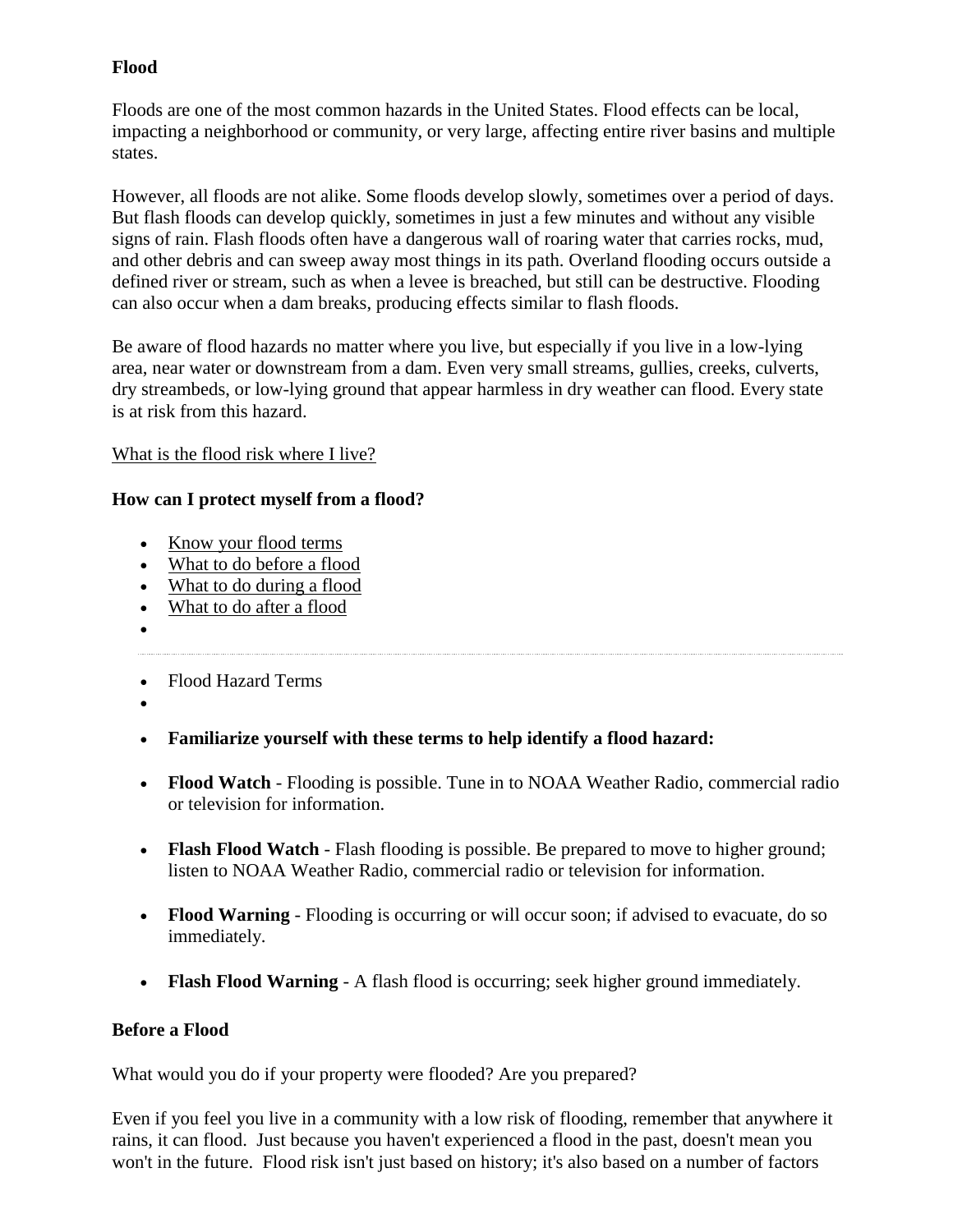including rainfall , topography, flood-control measures, river-flow and tidal-surge data, and changes due to new construction and development.

[Flood-hazard maps](http://www.floodsmart.gov/floodsmart/pages/flooding_flood_risks/understanding_flood_maps.jsp) have been created to show the flood risk for your community, which helps determine the type o[fflood insurance coverage you will need](http://www.floodsmart.gov/) since standard homeowners insurance doesn't cover flooding. The lower the degree of risk, the lower the flood insurance premium.

In addition to having flood insurance, knowing following flood hazard terms will help you recognize and prepare for a flood.

To prepare for a flood, you should:

- [Build an emergency kit](http://www.ready.gov/build-a-kit) and make a [family communications plan.](http://www.ready.gov/make-a-plan)
- Avoid building in a floodplain unless you elevate and reinforce your home.
- Elevate the furnace, water heater and electric panel in your home if you live in an area that has a high flood risk.
- Consider installing "check valves" to prevent flood water from backing up into the drains of your home.
- If feasible, construct barriers to stop floodwater from entering the building and seal walls in basements with waterproofing compounds.

# **During a Flood**

If a flood is likely in your area, you should:

- Listen to the radio or television for information.
- Be aware that flash flooding can occur. If there is any possibility of a flash flood, move immediately to higher ground. Do not wait for instructions to move.
- Be aware of stream, drainage channels, canyons and other areas known to flood suddenly. Flash floods can occur in these areas with or without typical warnings such as rain clouds or heavy rain.

If you must prepare to evacuate, you should do the following:

- Secure your home. If you have time, bring in outdoor furniture. Move essential items to an upper floor.
- [Turn off utilities](http://www.ready.gov/utility-shut-safety) at the main switches or valves if instructed to do so. Disconnect electrical appliances. Do not touch electrical equipment if you are wet or standing in water.

If you have to leave your home, remember these evacuation tips:

- Do not walk through moving water. Six inches of moving water can make you fall. If you have to walk in water, walk where the water is not moving. Use a stick to check the firmness of the ground in front of you.
- Do not drive into flooded areas. If floodwaters rise around your car, abandon the car and move to higher ground, when water is not moivng or not more than a few inches deep. You and the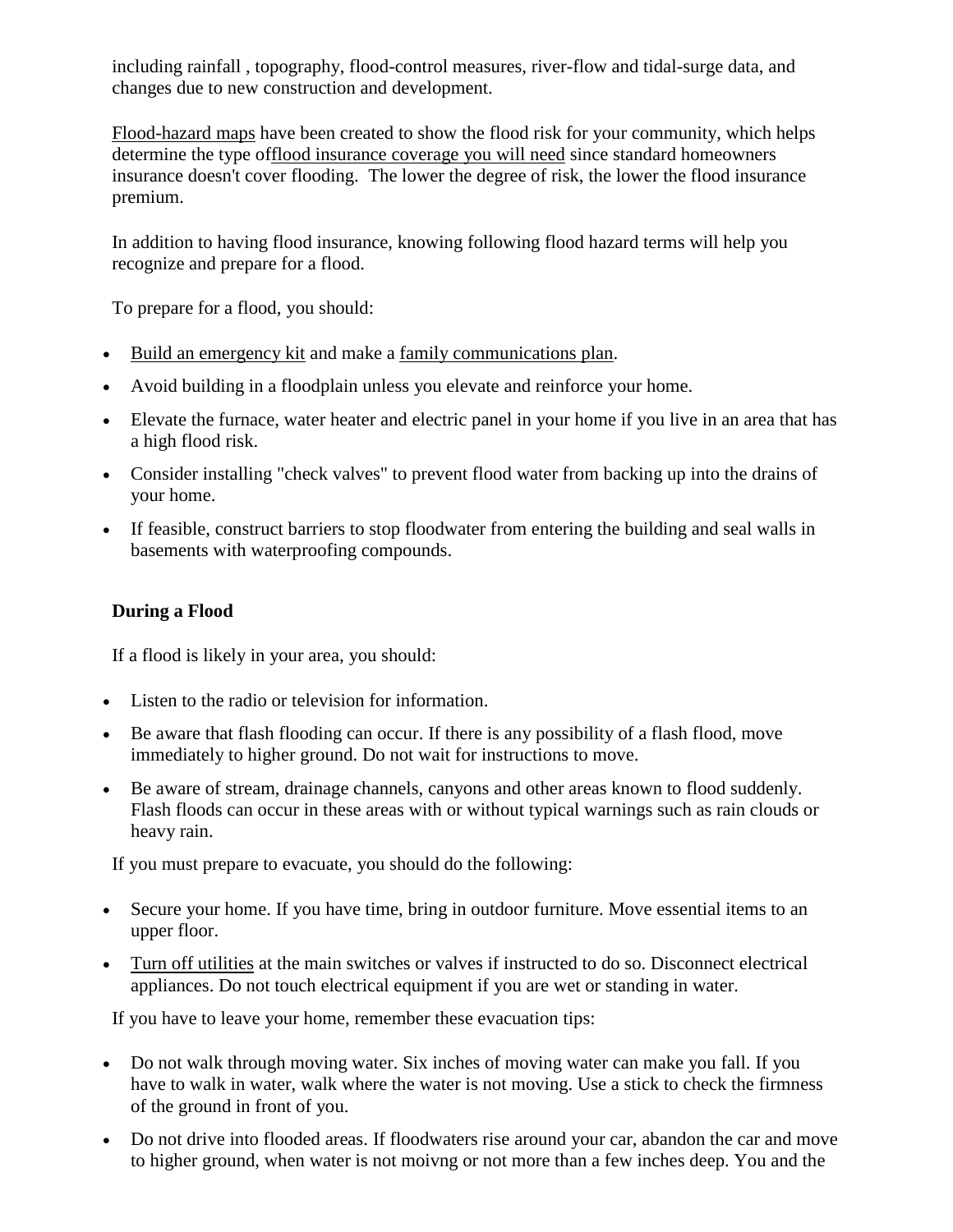vehicle can be swept away quickly. If your vehicle is trapped in rapidly moving water, stay in the vehicle. If the water is rising inside the vehicle, seek refuge on the roof.

 Do not camp or park your vehicle along streams, rivers or creeks, particularly during threatening conditions.

## **After the Flood**

Your home has been flooded. Although floodwaters may be down in some areas, many dangers still exist. Here are some things to remember in the days ahead:

- Use local alerts and warning systems to get information and expert informed advice as soon as available.
- Avoid moving water.
- Stay away from damaged areas unless your assistance has been specifically requested by police, fire, or relief organization.
- Emergency workers will be assisting people in flooded areas. You can help them by staying off the roads and out of the way.
- Play it safe. Additional flooding or flash floods can occur. Listen for local warnings and information. If your car stalls in rapidly rising waters, get out immediately and climb to higher ground.
- Return home only when authorities indicate it is safe.
- Roads may still be closed because they have been damaged or are covered by water. Barricades have been placed for your protection. If you come upon a barricade or a flooded road, go another way.
- If you must walk or drive in areas that have been flooded.
	- o Stay on firm ground. Moving water only 6 inches deep can sweep you off your feet. Standing water may be electrically charged from underground or downed power lines.
	- o Flooding may have caused familiar places to change. Floodwaters often erode roads and walkways. Flood debris may hide animals and broken bottles, and it's also slippery. Avoid walking or driving through it.
- Be aware of areas where floodwaters have receded. Roads may have weakened and could collapse under the weight of a car.
- Stay out of any building if it is surrounded by floodwaters.
- Use extreme caution when entering buildings; there may be hidden damage, particularly in foundations.

## **STAYING HEALTHY**

A flood can cause physical hazards and emotional stress. You need to look after yourself and your family as you focus on cleanup and repair.

Avoid floodwaters; water may be contaminated by oil, gasoline or raw sewage.